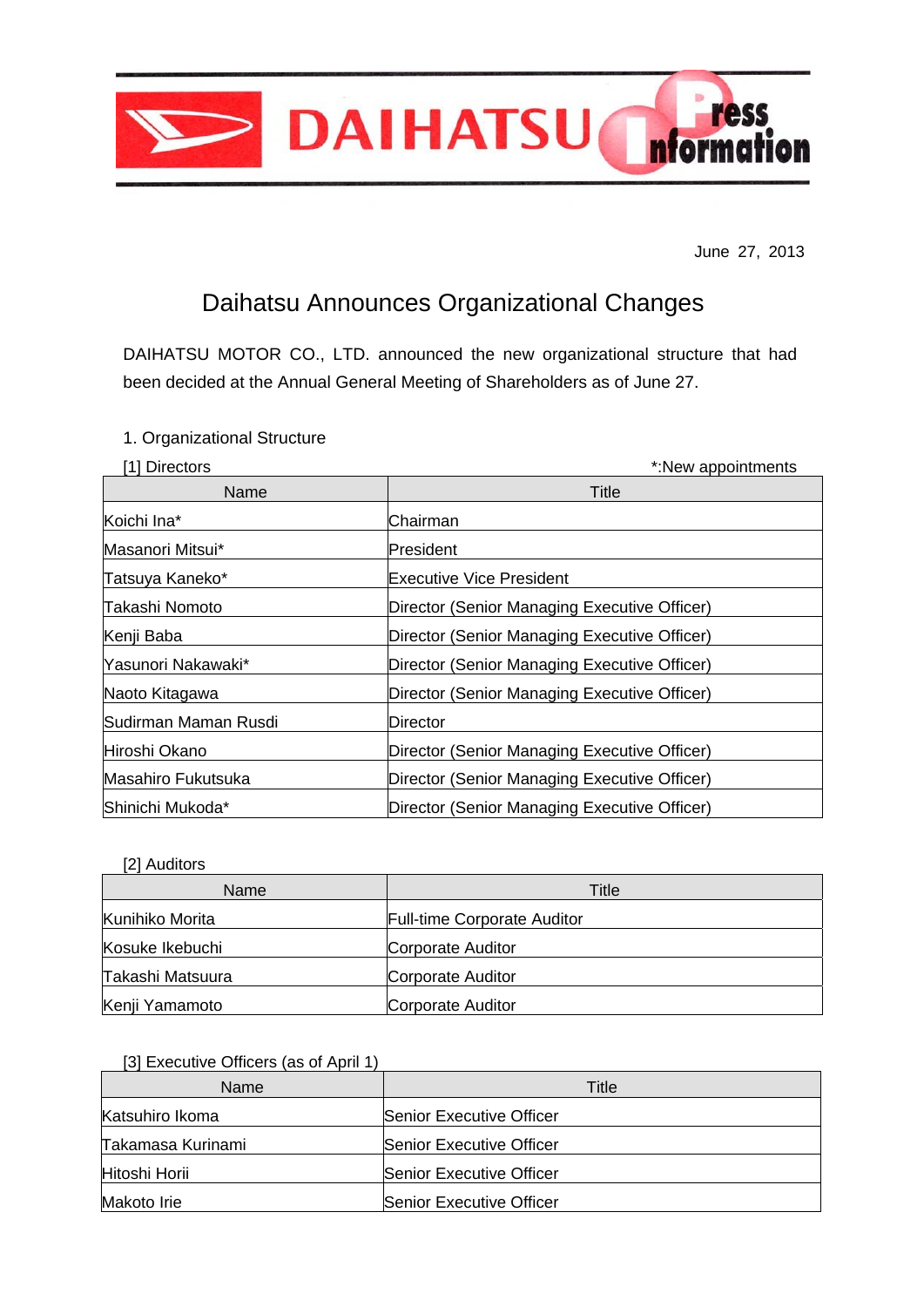| Yasumitsu Morita | Senior Executive Officer |
|------------------|--------------------------|
| Masahiko Kawatsu | Senior Executive Officer |
| Shigeharu Toda   | Senior Executive Officer |
| Miki Ibaraki     | Senior Executive Officer |
| Takahide Tatsumi | Senior Executive Officer |
| Ichiro Yoshitake | Senior Executive Officer |
| Tsuneo Itagaki   | Senior Executive Officer |
| Hajime Nishimura | <b>Executive Officer</b> |
| Hiromasa Hoshika | <b>Executive Officer</b> |
| Toru Ueda        | <b>Executive Officer</b> |
| Takuji Izutani   | <b>Executive Officer</b> |

# 2. Retiring Directors

 Katsuhiko Okumura Masahiro Takahashi Makoto Mizutani Shinsuke Hori

|                    | 3. Executives' Titles and Areas of Responsibility (as of July 1) | *:New appointments             |
|--------------------|------------------------------------------------------------------|--------------------------------|
| Name               | Title                                                            | Areas of Responsibility        |
| Tatsuya Kaneko*    | Executive Vice President                                         | <b>Overseas Group</b>          |
|                    |                                                                  | Group CF                       |
| Takashi Nomoto     | Director                                                         | Senior Executive Director,     |
|                    | (Senior Managing Executive Officer)                              | P.T. Astra Daihatsu Motor      |
|                    |                                                                  | <b>Overseas Business Group</b> |
| Kenji Baba         | <b>Director</b>                                                  | Sales & Marketing Group        |
|                    | (Senior Managing Executive Officer)                              | <b>CS Department of Sales</b>  |
|                    |                                                                  | & Marketing Group              |
| Yasunori Nakawaki* | <b>Director</b>                                                  | R&D Group                      |
|                    | (Senior Managing Executive Officer)                              | R&D Division, R&D Group        |
| Naoto Kitagawa     | <b>Director</b>                                                  | <b>TQM Promotion</b>           |
|                    | (Senior Managing Executive Officer)                              | (Total Quality Management)     |
|                    |                                                                  |                                |
| Sudirman           | <b>Director</b>                                                  | President, P.T. Astra          |
| Maman Rusdi        |                                                                  | Daihatsu Motor                 |
| Hiroshi Okano      | Director                                                         | <b>Quality Group</b>           |
|                    | (Senior Managing Executive Officer)                              |                                |
| Masahiro Fukutsuka | Director                                                         | <b>Overseas Business Group</b> |
|                    |                                                                  | Product Division of            |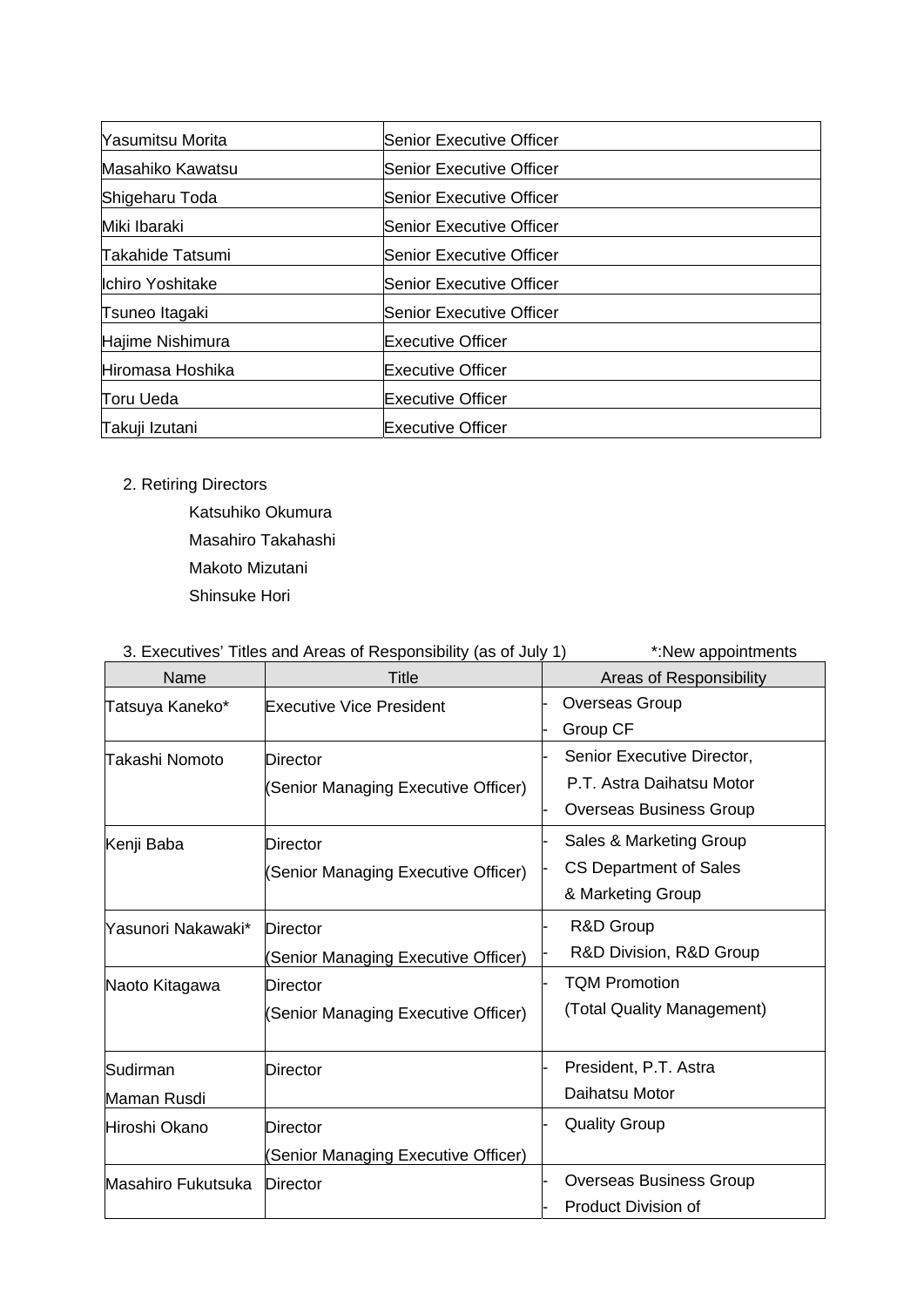|                   | Senior Managing Executive Officer)             | <b>Overseas Business Group</b>                                                                                                                                                                             |
|-------------------|------------------------------------------------|------------------------------------------------------------------------------------------------------------------------------------------------------------------------------------------------------------|
| Shinichi Mukoda*  | Director<br>Senior Managing Executive Officer) | <b>Production Group</b><br>R&D Group<br>Global Production Center,<br>Production<br>Control<br>Division,<br>Logistics Division of<br>Production<br>Group<br>Head (Ikeda), Kyoto Plant<br>Shiga (Ryuo) Plant |
| Katsuhiro Ikoma   | <b>Senior Executive Officer</b>                | <b>Overseas Business Group</b><br><b>Customer Service Division of</b><br>Overseas Business Group                                                                                                           |
| Takamasa Kurinami | Senior Executive Officer                       | Perusahaan Otomobil Kedua Sdn.<br>Bhd.                                                                                                                                                                     |
| Hitoshi Horii     | <b>Senior Executive Officer</b>                | Sales & Marketing Group<br><b>Domestic Marketing Division</b><br><b>Customer Service Parts Division of</b><br>Sales & Marketing Group                                                                      |
| Makoto Irie       | <b>Senior Executive Officer</b>                | Group CF<br><b>Tokyo Branch Office</b>                                                                                                                                                                     |
| Yasumitsu Morita  | <b>Senior Executive Officer</b>                | Perodua Auto Corporation<br>Sdn.<br>Bhd.<br>Perodua Manufacturing Sdn. Bhd.<br>Perodua Global Manufacturing Sdn.<br>Bhd.<br><b>Overseas Business Group</b>                                                 |
| Masahiko Kawatsu  | Senior Executive Officer                       | <b>Styling Division</b>                                                                                                                                                                                    |
| Shigeharu Toda    | <b>Senior Executive Officer</b>                | <b>Overseas Business Group</b><br><b>Division</b><br>Project<br>of<br>Overseas<br><b>Business Group</b>                                                                                                    |
| Miki Ibaraki      | <b>Senior Executive Officer</b>                | R&D Group<br>Kurume R&D Center<br>Quality Control Center (Unit) of<br>R&D Group                                                                                                                            |
| Takahide Tatsumi  | Senior Executive Officer                       | <b>Purchasing Group</b><br>Management Group [For Toyota]<br><b>Overseas Business Group</b>                                                                                                                 |
| Ichiro Yoshitake  | <b>Senior Executive Officer</b>                | Sales & Marketing Group                                                                                                                                                                                    |